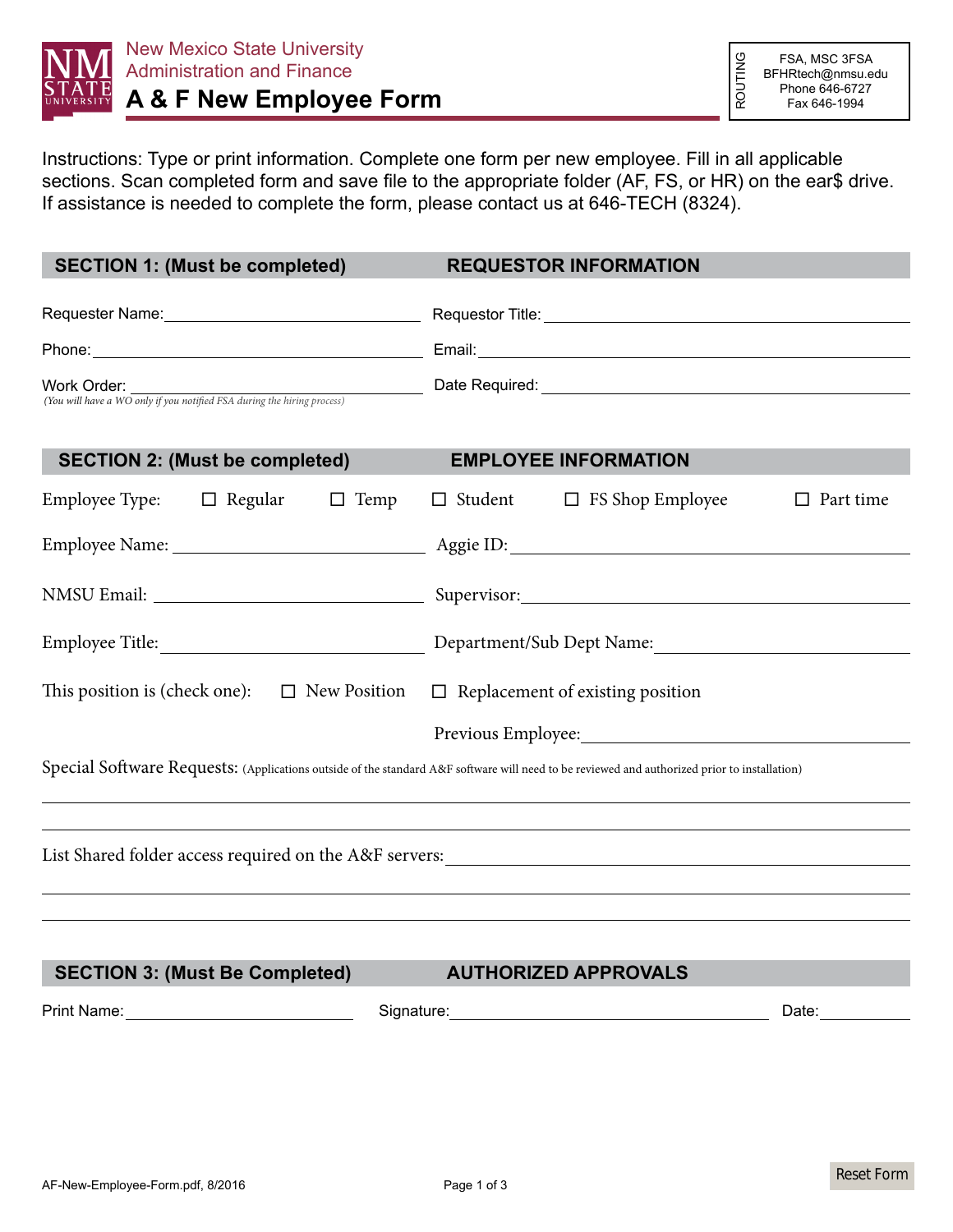## **New Mexico State University Non-Disclosure Statement**

This Non-Disclosure Agreement is intended to define the responsibilities of those employees who have access to the NMSU records that contain sensitive or confidential information about students, employees, donors, or other individuals, and to record his or recognition and acceptance of that responsibility.

New Mexico State University maintains the confidentiality and security of records in compliance with the Family Educational Rights and Privacy Act of 1974 (FERPA), the Health Insurance Portability and Accountability Act (HIPAA) and the Gramm-Leach-Bliley Act (GLBA), in addition to other federal and state laws. These laws pertain to the security and privacy of personal academic, medical and financial information, along with identifying information such as social security numbers.

FERPA protects student records. FERPA requires post-secondary educational institutions and agencies to conform to fair information practices in their handling of student data. Among the provisions of the act are the requirements that data be used only for intended purposes and that those responsible for student data take reasonable precautions to prevent misuse of it. Examples include Social Security Numbers, grades, date of birth, etc.

HIPAA protects all medical records and other individually identifiable health information used or disclosed in any form, whether electronically, on paper or orally.

GLBA protects private, non-public, information of individuals. Private, non-public information consists of information such as name, Social Security Number, date, and location of birth, gender, credit card numbers, and driver's license numbers.

Within NMSU, employees are authorized access to University records only to the extent necessary to perform their official university duties, and are responsible for protecting such information against unauthorized access or disclosure.

Employee: Recognizing this responsibility, I agree to the following (please initial each line):

I will access university records only as required to perform my assigned duties.

I will not access student employee information this is not necessary to carry out my job. This includes the records of my children, my souse, significant other, parents, other relatives, friends, and acquaintances.

- I will store information under secure conditions and make every effort to ensure individual's privacy.
- I will not divulge, copy, release, sell, loan, review, alter, or destroy records except as properly authorized by the appropriate university official within the scope of applicable state or federal laws, record retentions schedules, and internal policies.
- I will forward all requests for information via an open records request to the university's General Counsel for guidance. I will not release information covered by these requests until instructed to by university's General Counsel or my supervisor.
- When I release student information, I will divulge only the information regarded as "directory" or public information, specifically the student's name, address, telephone listing, date and place of birth, major field of study, classification, participation in any officially recognized activities and sports, eight or height of members of athletic teams, dates of attendance, degrees and award received, and most previous educational institution attended.
- I will not release any information about a student who has requested a total suppression of information nor will I release any optional directory information on an employee who has requested to have his/her directory information suppressed.
- I will not release information about students, staff, or employees that was requested on the basis of non-public information (for example-names of all international students, names of all students with a GPA of less than 2.0 etc.)
- I have read the NMSU Non-Disclosure Agreement and agree to comply with its provisions. I understand that failure to comply may result in disciplinary action, including termination of employment.

Print Name Employee Signature/Date